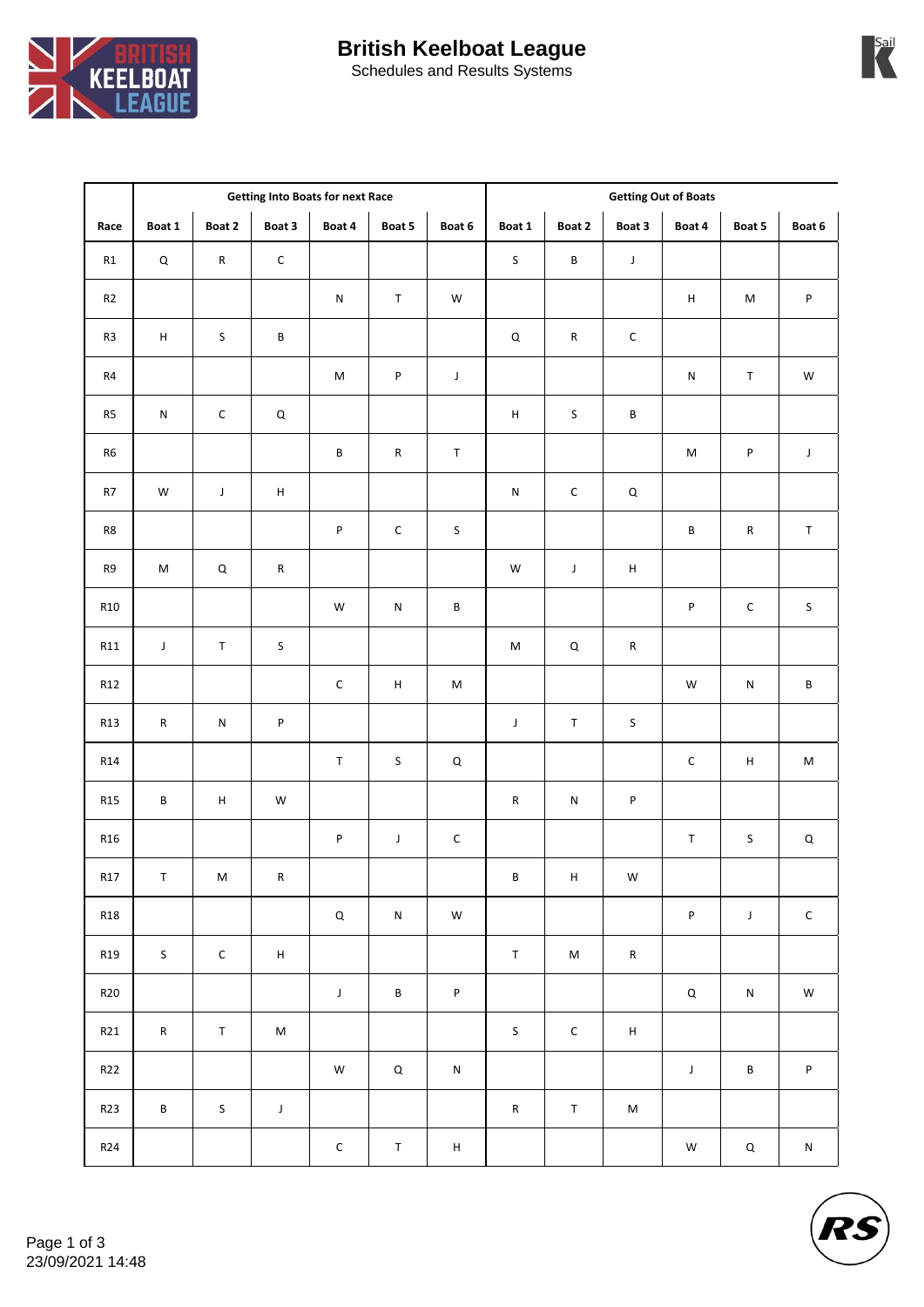



| <b>Schedules and Results Systems</b> |  |
|--------------------------------------|--|
|--------------------------------------|--|

|            | <b>Getting Into Boats for next Race</b> |             |                           |                           |                                                                                                            |             | <b>Getting Out of Boats</b>                                                                                |               |                                                                                                            |                           |             |                           |  |
|------------|-----------------------------------------|-------------|---------------------------|---------------------------|------------------------------------------------------------------------------------------------------------|-------------|------------------------------------------------------------------------------------------------------------|---------------|------------------------------------------------------------------------------------------------------------|---------------------------|-------------|---------------------------|--|
| Race       | Boat 1                                  | Boat 2      | Boat 3                    | Boat 4                    | Boat 5                                                                                                     | Boat 6      | Boat 1                                                                                                     | Boat 2        | Boat 3                                                                                                     | Boat 4                    | Boat 5      | Boat 6                    |  |
| <b>R25</b> | P                                       | $\sf M$     | ${\sf R}$                 |                           |                                                                                                            |             | $\sf B$                                                                                                    | $\sf S$       | $\mathsf J$                                                                                                |                           |             |                           |  |
| R26        |                                         |             |                           | $\mathsf Q$               | W                                                                                                          | ${\sf N}$   |                                                                                                            |               |                                                                                                            | $\mathsf C$               | $\sf T$     | $\sf H$                   |  |
| R27        | $\mathsf C$                             | $\sf{B}$    | $\sf S$                   |                           |                                                                                                            |             | P                                                                                                          | ${\sf M}$     | ${\sf R}$                                                                                                  |                           |             |                           |  |
| <b>R28</b> |                                         |             |                           | $\mathsf T$               | $\sf H$                                                                                                    | $\mathsf J$ |                                                                                                            |               |                                                                                                            | $\mathsf Q$               | ${\sf W}$   | ${\sf N}$                 |  |
| R29        | $\mathsf Q$                             | ${\sf R}$   | ${\sf P}$                 |                           |                                                                                                            |             | $\mathsf C$                                                                                                | $\sf B$       | $\sf S$                                                                                                    |                           |             |                           |  |
| R30        |                                         |             |                           | $\sf S$                   | $\mathsf{M}% _{T}=\mathsf{M}_{T}\!\left( a,b\right) ,\ \mathsf{M}_{T}=\mathsf{M}_{T}\!\left( a,b\right) ,$ | W           |                                                                                                            |               |                                                                                                            | $\top$                    | $\sf H$     | J                         |  |
| <b>R31</b> | ${\sf N}$                               | $\mathsf J$ | $\mathsf C$               |                           |                                                                                                            |             | $\sf Q$                                                                                                    | ${\sf R}$     | ${\sf P}$                                                                                                  |                           |             |                           |  |
| R32        |                                         |             |                           | $\sf H$                   | ${\sf R}$                                                                                                  | B           |                                                                                                            |               |                                                                                                            | $\sf S$                   | M           | ${\sf W}$                 |  |
| <b>R33</b> | $\top$                                  | P           | $\sf M$                   |                           |                                                                                                            |             | ${\sf N}$                                                                                                  | $\mathsf J$   | ${\mathsf C}$                                                                                              |                           |             |                           |  |
| <b>R34</b> |                                         |             |                           | ${\sf N}$                 | $\sf Q$                                                                                                    | $\sf S$     |                                                                                                            |               |                                                                                                            | $\sf H$                   | ${\sf R}$   | $\sf{B}$                  |  |
| <b>R35</b> | $\mathsf J$                             | ${\sf W}$   | B                         |                           |                                                                                                            |             | $\mathsf T$                                                                                                | $\sf P$       | $\mathsf{M}% _{T}=\mathsf{M}_{T}\!\left( a,b\right) ,\ \mathsf{M}_{T}=\mathsf{M}_{T}\!\left( a,b\right) ,$ |                           |             |                           |  |
| R36        |                                         |             |                           | ${\sf R}$                 | $\mathsf C$                                                                                                | $\mathsf T$ |                                                                                                            |               |                                                                                                            | ${\sf N}$                 | $\mathsf Q$ | $\sf S$                   |  |
| R37        | $\sf M$                                 | $\mathsf Q$ | $\boldsymbol{\mathsf{H}}$ |                           |                                                                                                            |             | $\mathsf J$                                                                                                | W             | $\sf{B}$                                                                                                   |                           |             |                           |  |
| <b>R38</b> |                                         |             |                           | ${\sf W}$                 | B                                                                                                          | $\sf P$     |                                                                                                            |               |                                                                                                            | ${\sf R}$                 | $\mathsf C$ | $\top$                    |  |
| R39        | S                                       | $\mathsf C$ | ${\sf N}$                 |                           |                                                                                                            |             | M                                                                                                          | $\mathsf Q$   | $\sf H$                                                                                                    |                           |             |                           |  |
| R40        |                                         |             |                           | $\boldsymbol{\mathsf{H}}$ | $\mathsf J$                                                                                                | ${\sf R}$   |                                                                                                            |               |                                                                                                            | W                         | $\sf B$     | P                         |  |
| R41        | ${\sf W}$                               | $\mathsf T$ | ${\sf M}$                 |                           |                                                                                                            |             | S                                                                                                          | $\mathsf{C}$  | ${\sf N}$                                                                                                  |                           |             |                           |  |
| R42        |                                         |             |                           | P                         | $\mathsf Q$                                                                                                | ${\sf N}$   |                                                                                                            |               |                                                                                                            | $\boldsymbol{\mathsf{H}}$ | $\mathsf J$ | ${\sf R}$                 |  |
| R43        | B                                       | ${\sf R}$   | ${\mathsf C}$             |                           |                                                                                                            |             | ${\sf W}$                                                                                                  | $\mathsf T$   | ${\sf M}$                                                                                                  |                           |             |                           |  |
| <b>R44</b> |                                         |             |                           | $\mathsf J$               | $\sf S$                                                                                                    | $\mathsf H$ |                                                                                                            |               |                                                                                                            | $\sf P$                   | $\mathsf Q$ | ${\sf N}$                 |  |
| <b>R45</b> | $\sf M$                                 | ${\sf W}$   | $\mathsf T$               |                           |                                                                                                            |             | $\sf B$                                                                                                    | ${\sf R}$     | ${\mathsf C}$                                                                                              |                           |             |                           |  |
| R46        |                                         |             |                           | ${\sf N}$                 | $\sf P$                                                                                                    | $\mathsf Q$ |                                                                                                            |               |                                                                                                            | $\mathsf J$               | $\mathsf S$ | $\boldsymbol{\mathsf{H}}$ |  |
| R47        | $\sf S$                                 | $\sf B$     | $\mathsf J$               |                           |                                                                                                            |             | $\mathsf{M}% _{T}=\mathsf{M}_{T}\!\left( a,b\right) ,\ \mathsf{M}_{T}=\mathsf{M}_{T}\!\left( a,b\right) ,$ | ${\mathsf W}$ | $\mathsf T$                                                                                                |                           |             |                           |  |
| <b>R48</b> |                                         |             |                           | ${\sf R}$                 | ${\sf W}$                                                                                                  | $\mathsf C$ |                                                                                                            |               |                                                                                                            | ${\sf N}$                 | $\sf P$     | $\mathsf Q$               |  |